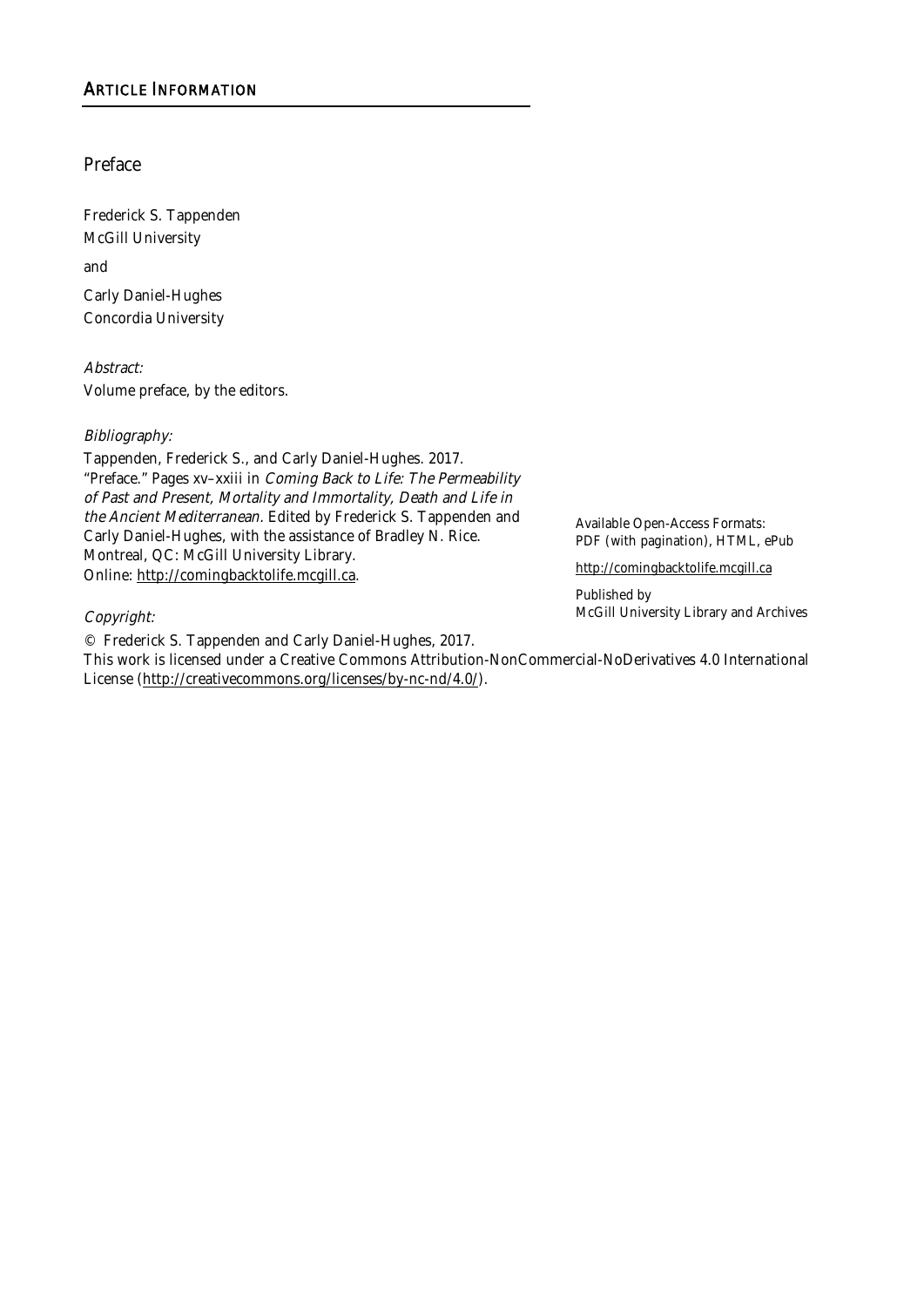# Preface

The papers collected in this volume have their roots in the "[Coming](http://coming-back-to-life.conference.mcgill.ca/)  [Back to Life: Performance, Memory, and Cognition in the Ancient](http://coming-back-to-life.conference.mcgill.ca/)  [Mediterranean](http://coming-back-to-life.conference.mcgill.ca/)" colloquium held at McGill University and Concordia University in May 2014. All but two of the papers were presented at that meeting; the contributions of Daphna Arbel and Troels Engberg-Pedersen were initially conceived for that colloquium, though neither author was able to attend. In their present form, all papers have been thoroughly refereed for publication, being subjected to both the editors' critique as well as two independent and blind peer reviews. As the editors of this volume, we are delighted to present these papers in a digital format that is openly accessible around the globe.

The idea to publish the colloquium proceedings as an openaccess eBook dates back to one of the early planning meetings between Fred Tappenden, Carly Daniel-Hughes, and the late Ellen Aitken. From the outset, we saw this publication as an opportunity to reimagine what conference proceedings might look like in the digital age. Two broad trends in the academy further fueled this vision. At a local level, the McGill University Library was looking to expand its [scholarly publishing](https://www.mcgill.ca/library/services/scholarly-publishing) beyond journals to include also scholarly books and monographs. Supporting the collection, editing, peer review, and dissemination of papers associated with the "Coming Back to Life" colloquium presented an excellent opportunity to establish proof-of-concept for that initiative. At the international level, however, for some time now there have been strong currents in the broader academy moving toward publishing models premised on open accessibility. The Social Sciences and Humanities Research Council of Canada (SSHRC), for instance, has recently mandated that as of May 1, 2015, all publications resulting from SSHRC funding must be openly accessible to the public at least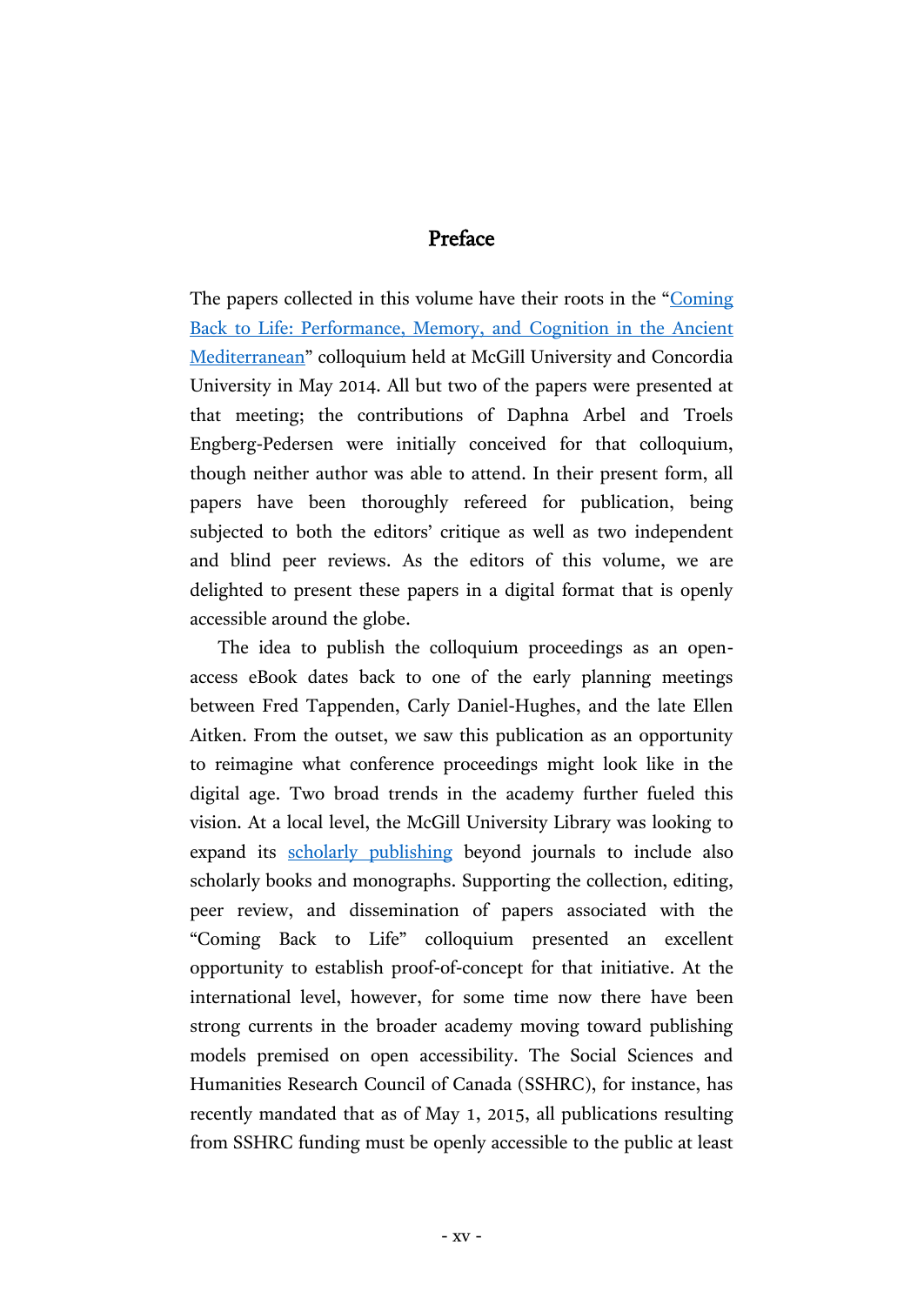# Coming Back to Life

twelve months after publication (see the [Tri-Agency Open Access](http://www.science.gc.ca/default.asp?lang=En&n=75F21A63-1)  [Policy on Publications\)](http://www.science.gc.ca/default.asp?lang=En&n=75F21A63-1). Where public money is employed, public access ought to follow. While SSHRC's funding for the "Coming Back to Life" colloquium predated this policy shift, we are thrilled that the resultant *Coming Back to Life* volume is aligned with current Tri-Agency mandates.

Seeking to reimagine what conference proceedings might look like in the digital age meant thinking broadly and creatively about the potential afforded by a digital publication. One model to which we looked was the [Center for Hellenic Studies](http://chs.harvard.edu/) (CHS) at Harvard University, which has a long history of supporting digital scholarship and open-access publishing. Ellen Aitken had been tangentially involved with the CHS throughout her career [\(Aitken](http://chs.harvard.edu/CHS/article/display/1309)  [2006,](http://chs.harvard.edu/CHS/article/display/1309) [2012;](http://chs.harvard.edu/CHS/article/display/4348) [Maclean and Aitken 2001;](http://chs.harvard.edu/CHS/article/display/3565) see also [Aitken 2015](http://chs.harvard.edu/CHS/article/display/5984) and the foreword to this volume), and she naturally brought insights from the CHS into our planning meetings. At the same time, we wanted to explore the range of materials we might include in a volume of this kind. For example, might we include PDF files of student posters from the conference, video files of the meeting itself, the embedding of high-quality colour images and figures, links to online texts, museum exhibits, and the like? Moreover, in what formats might we present the material: as an HTML website, a PDF for download, or even an EPUB format for e-readers? Though we knew that not every idea would come to fruition in the final volume, from the outset we wanted to produce a volume that harnessed the power of digital technologies in ways that were impossible for a traditional print volume.

One of the chief ways we capitalise on the digital medium is by embedding hyperlinks into each paper, which direct readers to online resources directly relevant to the topic under discussion. Though the exact figure has not been calculated, we estimate that some 85% of primary source references in this volume include a hyperlink to an online scholarly edition and/or translation. In other instances, links connect to online museum exhibits, images of artifacts and archaeological remains, scholarly e-publications, and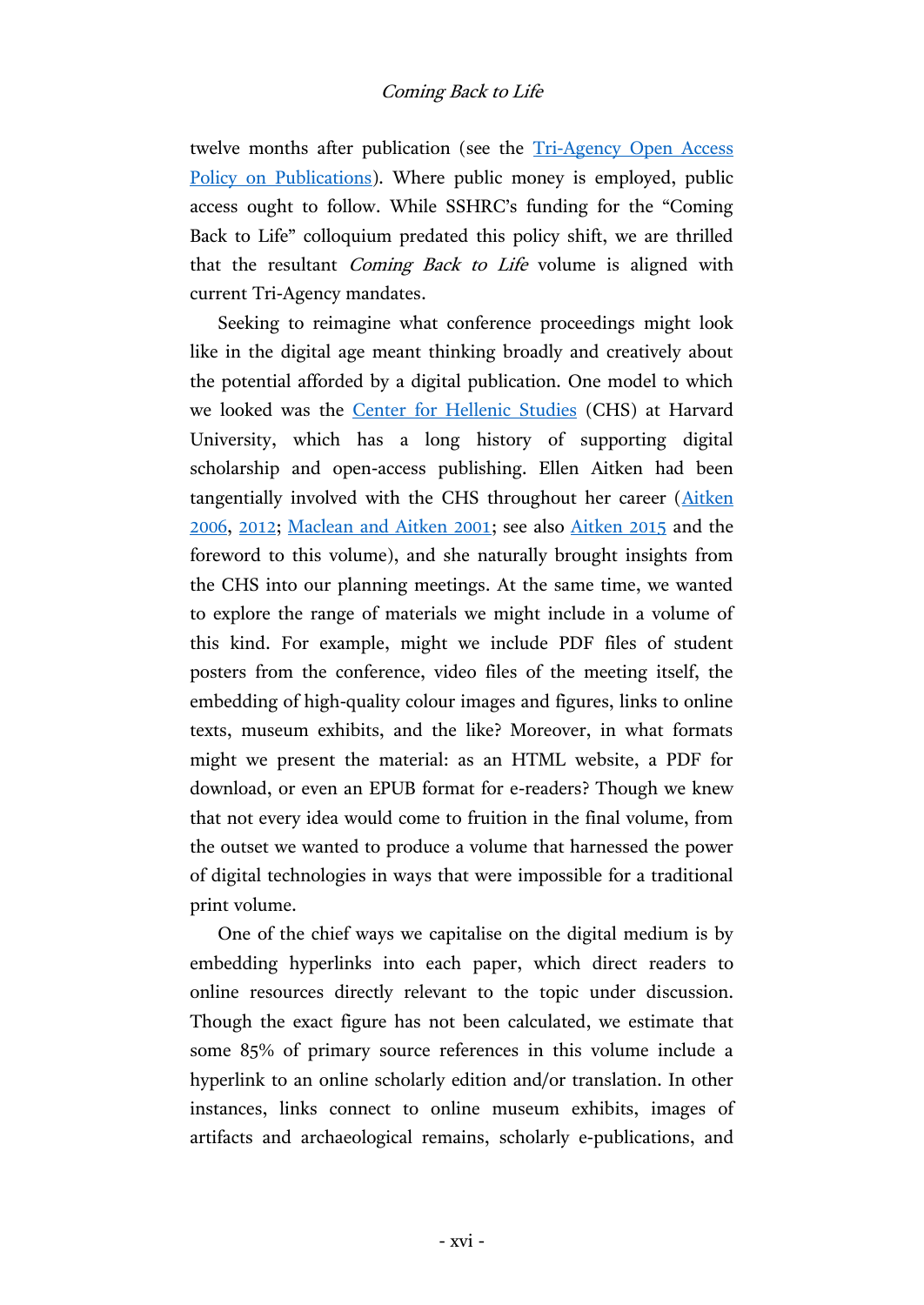where relevant the occasional element of popular culture (e.g., books and/or movies). In researching and embedding these links, our primary guide has been the conviction that all linked data must be open access. For example, in places where a contributor cites Ignatius's *[Letter to the Ephesians](http://hdl.handle.net/2027/mdp.39015042084189?urlappend=%3Bseq=194)* 7.2, our copyeditors have embedded a hyperlink to the older Loeb edition (Lake 1912–1913) rather than its newer counterpart (Ehrman 2003); the latter is also available online at the [Digital Loeb Classical Library,](http://www.loebclassics.com/) though its accessibility is restricted by the publisher's paywall.

The reader should take note that, because many of the linked texts are in the public domain, in many cases they therefore reflect older critical editions that must always be checked against the most up-to-date editions. For example, at several points Roger Beck cites the Seminar Classics 609 (1969) critical edition of Porphyry's On the Cave of the Nymphs in the Odyssey. Because that edition is not available online, we have embedded hyperlinks to Thomas Taylor's much older edition from 1823. In an effort to avoid confusion, many contributors have distinguished between the current critical editions they worked with when conducting their analysis (on the one hand), and the embedded digital versions that permit the reader quick reference (on the other). Where numbering systems differ between old and new editions, we have identified this parenthetically: for example, *De antr. nymph.* 6 ( $\approx \frac{62}{2}$  in Taylor 1823). We have also provided for each paper an independent bibliography of "Embedded Online Works." Taken together, these features should help the reader to distinguish newer critical editions from older, openly accessible ones.

In many instances, however, the embedded hyperlinks connect to texts that are in fact the most up-to-date scholarly editions, and thus these links put the best scholarly materials right at the reader's fingertips (literally so, when the volume is read on an e-reader!). This is the case with all New Testament and Hebrew Bible references, which are linked to the  $NA^{28}$  or the BHS (respectively), both of which are available from the [Deutsche Bibelgesellschaft.](http://www.academic-bible.com/en/online-bibles) Similarly, Troels Engberg-Pedersen makes several references to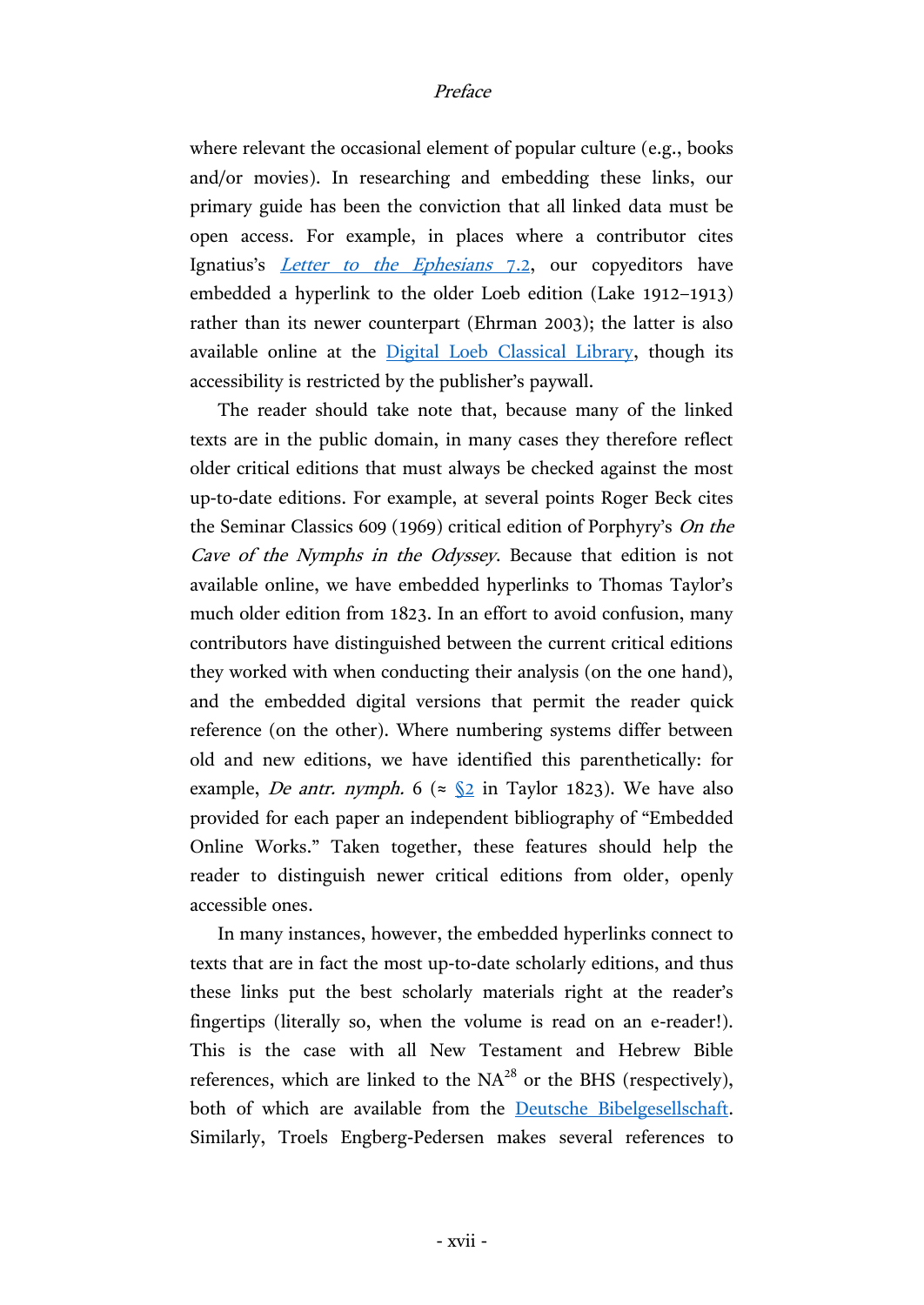[volumes 2](https://archive.org/stream/stoicorumveterum02arniuoft) and [3](https://archive.org/stream/stoicorumveterum03arniuoft) of Hans von Arnim's Stoicorum Veterum Fragmenta (1903–1924), which still stands as a standard sourcebook despite its lapse into the public domain. One of the great benefits of the Coming Back to Life volume, then, is increased accessibility to quality scholarly resources on the internet.

With every paper, we have judiciously selected the linked online content, giving overwhelming preference to reputable editions. As much as possible, we have sought to draw upon the digitisation efforts of academic institutions. This is seen most notably in our use of existing databases such as the [HathiTrust Digital Library,](https://www.hathitrust.org/) various university library collections in the [Internet Archive,](https://archive.org/) and of course the [Perseus Digital Library.](http://www.perseus.tufts.edu/) There are several noted benefits to drawing upon these databases. First, all three databases contain sources that have been digitised by academic libraries (e.g., University of Toronto, Harvard University, University of Michigan). Second, these databases provide stable links/identifiers so as to protect (as much as possible) against link rot. Finally, the design of these databases is oriented toward online reading and the engagement of printed texts in digital environments (see, for example, the HathiTrust user interface for [Ignatius,](http://hdl.handle.net/2027/mdp.39015042084189?urlappend=%3Bseq=194) *Eph.* 7.2, where the Loeb layout of facing Greek-English pages is preserved). Though issues relating to public domain and online accessibility vary from country to country, the majority of materials (if not all) should be accessible to the majority of readers (if not all).<sup>1</sup>

Where possible, preference has been given to displaying a linked text in its original language (either Greek, Hebrew, Latin, or

 $\overline{a}$ 

<sup>&</sup>lt;sup>1</sup> Because public domain laws vary from country to country, it is possible some links that work in Canada will not work elsewhere in the world. All linked content has been tested in Canada over a period of eighteen months (early summer 2015 to early winter 2016); we have also tested some links with positive results in both the United Kingdom and the United States. Generally speaking, in Canada a written work enters the public domain fifty years after the author's death; in the United Kingdom, the European Union, and the United states, a written work enters the public domain seventy years after the author's death.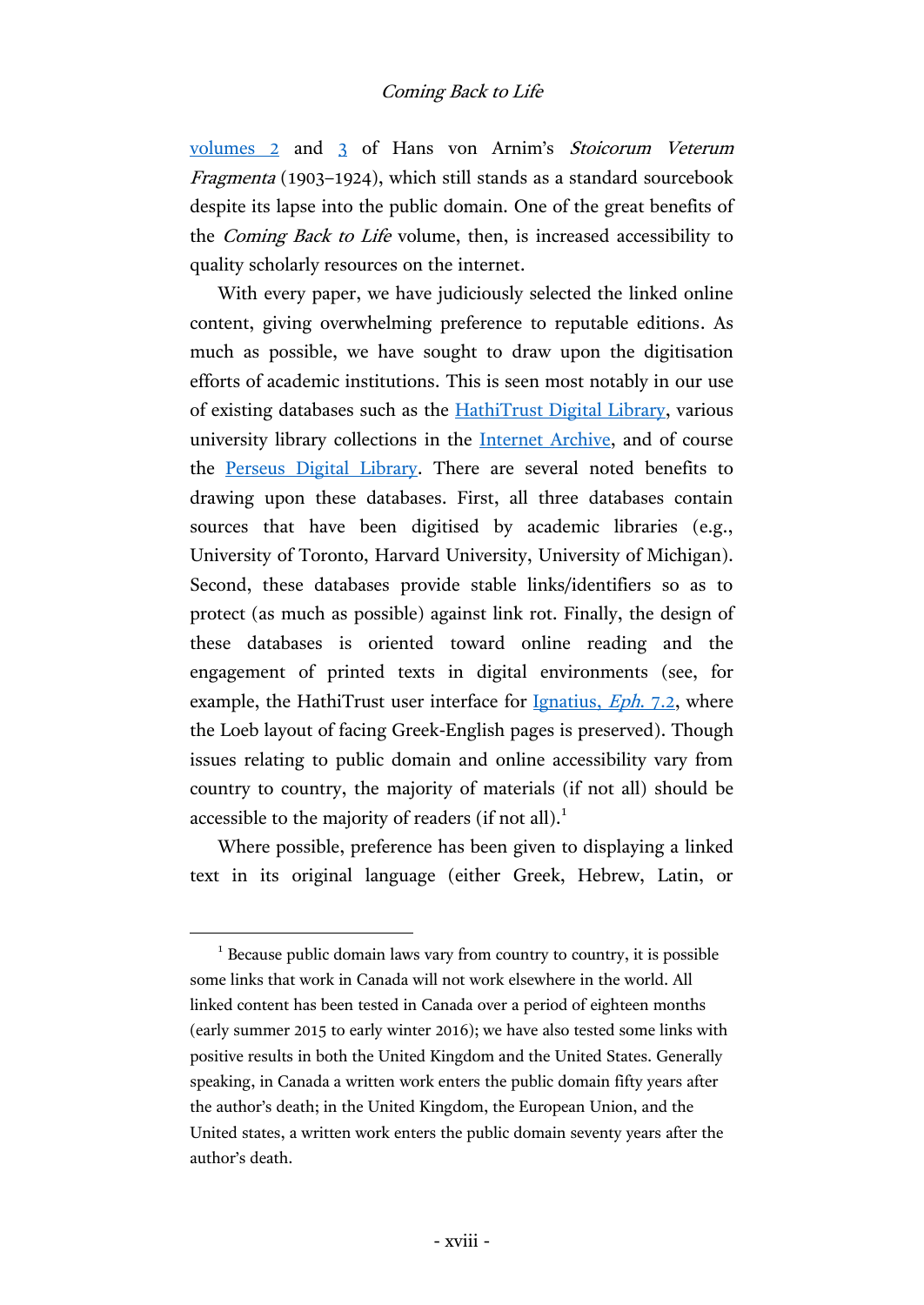Coptic). In many instances, the linked text has both the ancient language and modern translation set side by side (as in public domain editions of the Loeb Classical Library). In other instances, we link only the original language (notably, biblical citations link to the  $NA^{28}$ , BHS, or LXX-Rahlfs, all available from the Deutsche [Bibelgesellschaft\)](http://www.academic-bible.com/en/online-bibles), and in a few instances only modern translations are available (notably, in the use of <u>[ANF](http://catalog.hathitrust.org/Record/010248796), [NPNF](https://catalog.hathitrust.org/Record/001399409)<sup>1</sup></u>, and <u>NPNF<sup>2</sup></u>). We also link to a handful of online scholarly databases such as the Packard Humanities Institute's [Searchable Greek Inscriptions](http://epigraphy.packhum.org/), the online catalogue of the *[Corpus Inscriptionum Latinarum](http://cil.bbaw.de/cil_en/dateien/cil_baende.html)* (Berlin-Brandenburg Academy of Sciences), image publications of the Hellenic Ministry of Culture and Sport, and even private websites such as Roger Pearse's "[The Roman Cult of Mithras](http://www.roger-pearse.com/mithras)." Many of the decisions to incorporate these online resources—especially the few non-academic resources—have been made in consultation with individual contributors, thus ensuring the quality of linked materials.

In determining the format of this volume, we decided to make the entire collection available in three manifestations: (1) as an HTML website, (2) as a PDF file, and (3) as an EPUB file ready for download to e-reader devices. Additionally, and in keeping with our vision of reimagining conference proceedings in the digital age, we are also publishing the video file of Sarah Iles Johnston's keynote address at the "Coming Back to Life" colloquium (delivered May 9, 2014).

By drawing together this vast array of online resources, the Coming Back to Life volume utilises not only text but also image and audio/video content that is not easy—and sometimes impossible—to capture in print contexts. By extension, the volume also serves as a hub of connected information that contributes to a larger network of linked data across the World Wide Web. To these ends, and consonant with our theme of inquiry, we are hopeful that the present volume brings the literature, thought world, practices, and material cultures of the ancient Mediterranean *back to life* in ways that a traditional print volume simply cannot.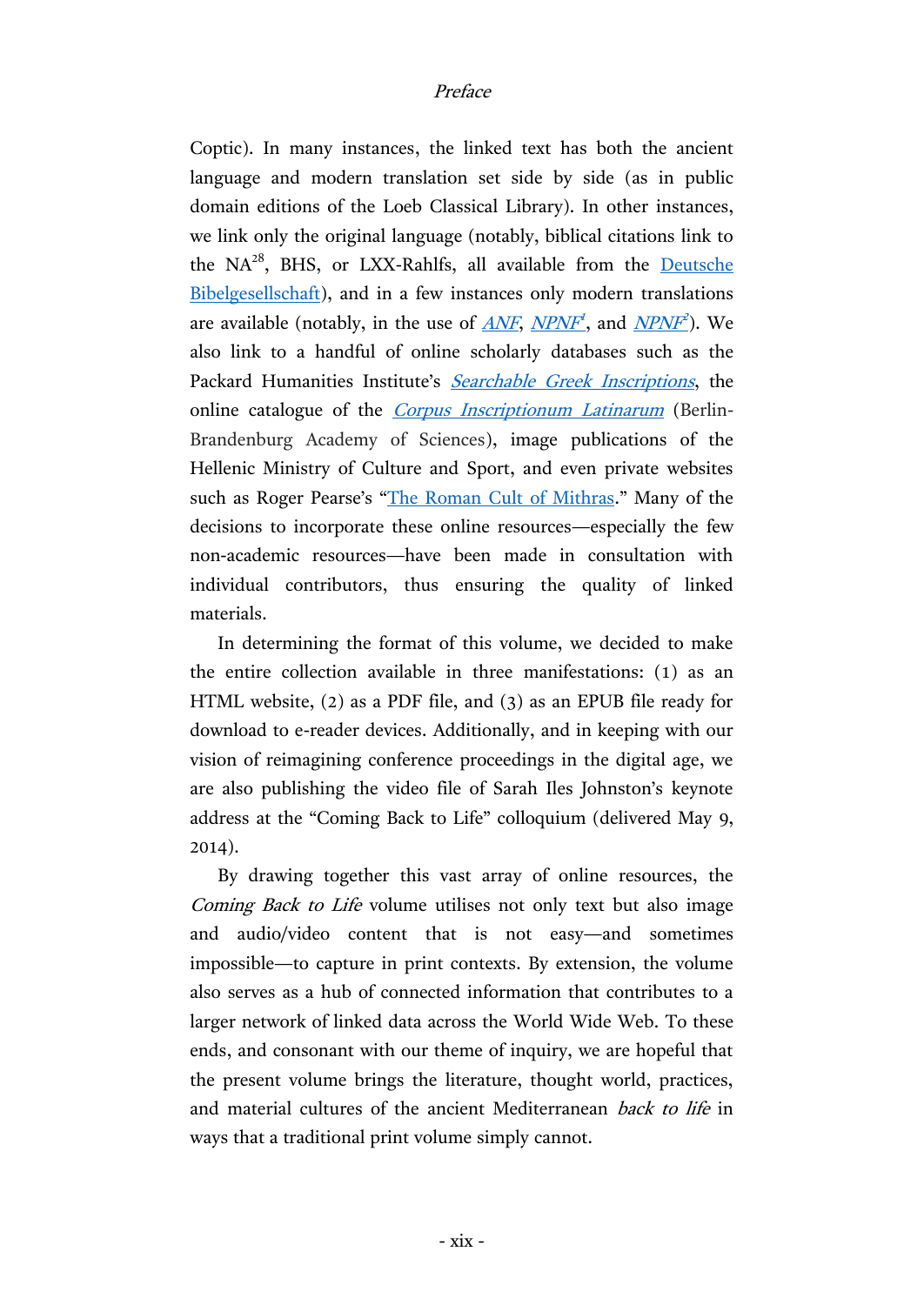## Coming Back to Life

### Acknowledgments and Dedication:

There are many people who have had a share in this project, both from its conception through to its conclusion. It is a joy to extend our thanks to these individuals for their contributions, encouragements, critical engagements, and insights.

As noted above, the papers in this volume stem from a scholarly colloquium held in Montreal in May 2014. In addition to this volume's contributors, that meeting included Laura Nasrallah, Judith Newman, Michael Peppard, Kelly Olson, Lynn Kozak, Ian Henderson, André Gagné, Lorenzo DiTommaso, Gerbern Oegema, Shayna Sheinfeld, Melanie Racette-Campbell, Meaghan Matheson, and Marla MacDonald. The scholarly exchanges at this meeting were deep and rich, and the papers in this volume benefitted greatly from both informal colloquium discussion and formal responses. Beyond the May 2014 meeting, many thanks are due to the anonymous peer reviewers who incisively and critically evaluated the papers.

The McGill University Library has been exceptional to work with throughout this process. We thank especially Jennifer Innes and Sarah Severson, as well as Amy Buckland (now at the University of Guelph) and Jessica Lange for their help in conceptualising and implementing this volume. Jennifer Innes should be singled out specifically; she both coordinated the peer review process and spearheaded the design and layout of this eBook's various manifestations. In addition to the McGill Library, the bulk of copyediting and hyperlink checking fell to Brad Rice; this volume would not have been possible were it not for his meticulous eye and attention to detail. Thanks are due also to Jeff Keiser for offering his expertise in design for the eBook's online graphic.

Funding for this publishing project was provided by the Social Sciences and Humanities Research Council of Canada, the McGill University Library Scholarly Communications, and the McGill University School of Religious Studies.

Finally, it is our great pleasure to dedicate this volume to the late Ellen Aitken, former Dean of the Faculty of Religious Studies and Professor of Early Christian History and Literature at McGill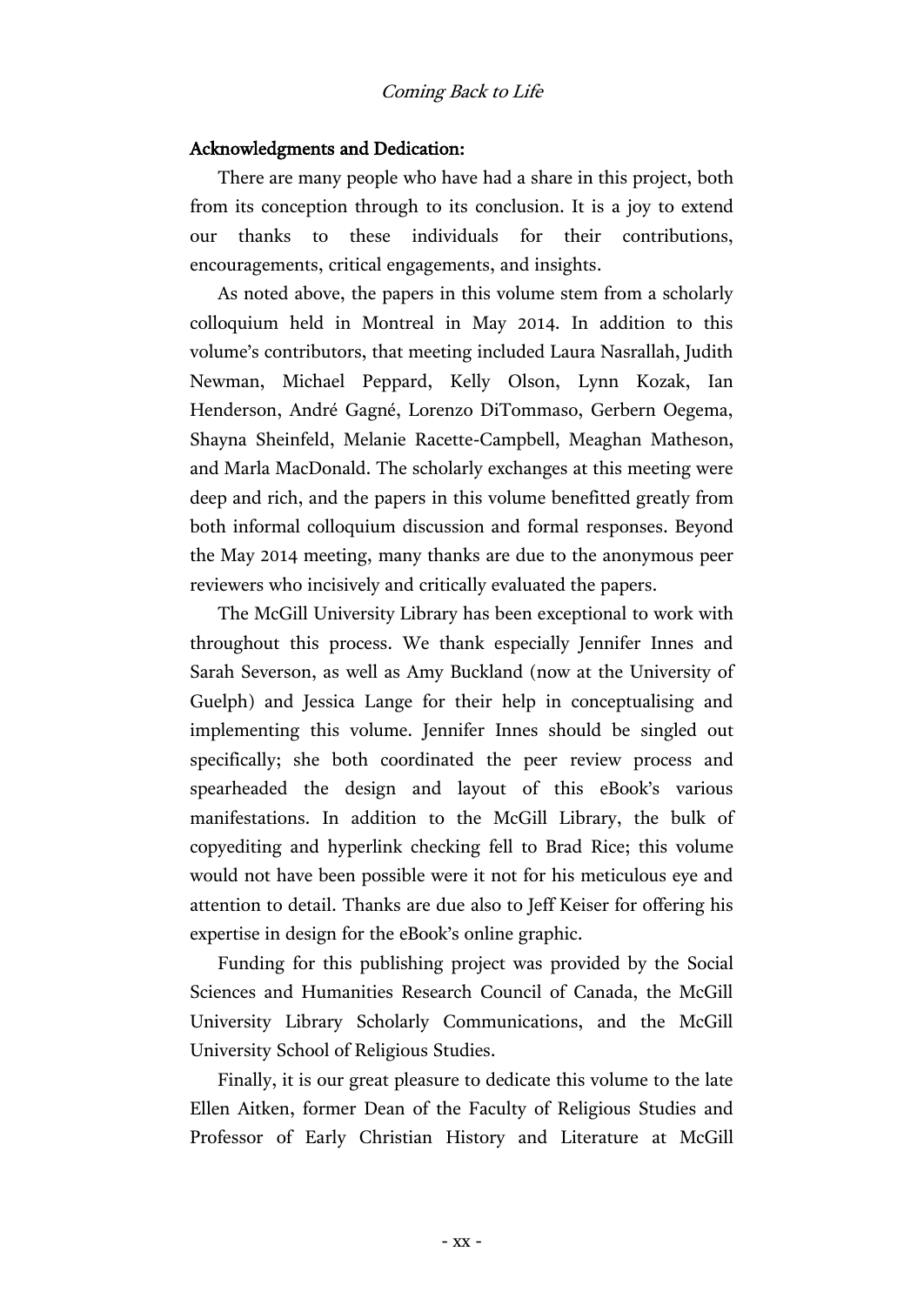#### Preface

University. Ellen's sudden diagnosis of cancer came on the eve of the "Coming Back to Life" colloquium, and it was only six short weeks until her untimely death in June 2014. While the colloquium itself drew together the contributors to this volume, many were Ellen's colleagues, students, and/or friends. It is fitting for those of us who knew Ellen to honour her here, in this context, with contributions occasioned by one of her final scholarly projects (namely, the "Coming Back to Life" colloquium). Ellen was also a strong proponent of the digital humanities and the potential of epublishing, and so this volume is all the more apropos. She has joined, along with countless other heroes of faith, what Hebrews calls the "great cloud of witnesses" that surrounds the living. As we reflect on and dedicate this volume to Ellen, her presence comes alive again in our memories and our company, and so the lines between death and life seem just a little more porous, even if for only a short moment.

January 2017 **Frederick S. Tappenden** Montreal, QC Carly Daniel-Hughes

#### **BIBLIOGRAPHY**

- Ehrman, Bart D., trans. 2003. The Apostolic Fathers. 2 vols. LCL. Cambridge, MA: Harvard University Press.
- Lake, Kirsopp, trans. 1912–1913. The Apostolic Fathers. 2 vols. LCL. Cambridge, MA: Harvard University Press.
- Seminar Classics 609. 1969. The Cave of the Nymphs in the Odyssey: A Revised Text with Translation by Seminar Classics 609, State University of New York at Buffalo. AM 1. Buffalo, NY: Dept. of Classics, SUNY Buffalo.

#### Embedded Online Works:

- Academic-Bible.com: The Scholarly Bible Portal of the German Bible Society. Stuttgart: Deutsche Bibelgesellschaft. [academic-bible.com.](http://www.academic-bible.com/en/online-bibles)
- Aitken, Ellen Bradshaw. 2006. "An Early Christian Homerizon? Decoy, Direction, and Doxology." Classics@ 3:1-17. [chs.harvard.edu/CHS/article/display/1309.](http://chs.harvard.edu/CHS/article/display/1309)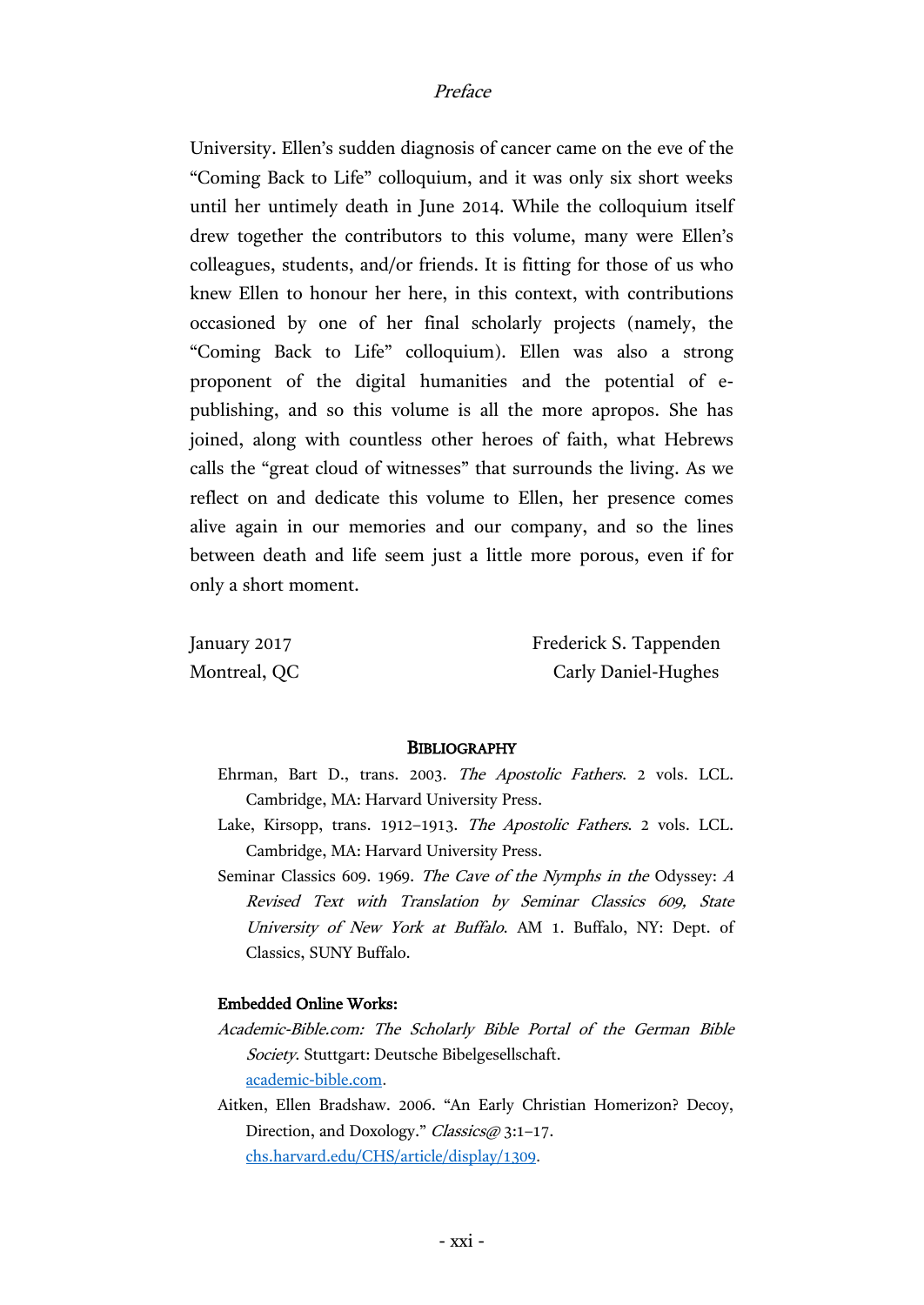———. 2012. "To Encounter a Hero: Localization and Travel in Hellenistic Hero Cults." In Donum natalicium digitaliter confectum Gregorio Nagy septuagenario a discipulis collegis familiaribus oblatum: A Virtual Birthday Gift Presented to Gregory Nagy on Turning Seventy by his Students, Colleagues, and Friends. Washington, DC: Center for Hellenic Studies, Harvard University. [chs.harvard.edu/CHS/article/display/4348.](http://chs.harvard.edu/CHS/article/display/4348)

———. 2015. Ὀπάων and ὀπάζω: A Study in the Epic Treatment of Heroic Relationships. Second, online edition, published posthumously with annotations. Washington, DC: Center for Hellenic Studies, Harvard University. First edition: A.B. Honors thesis, Harvard University, Cambridge, MA, 1982.

[chs.harvard.edu/CHS/article/display/5984.](http://chs.harvard.edu/CHS/article/display/5984)

Arnim, Hans Friedrich August von, ed. 1903–1924. Stoicorum Veterum Fragmenta. 4 vols. Stuttgart: Teubner.

Vol. 2: [archive.org/stream/stoicorumveterum02arniuoft;](https://archive.org/stream/stoicorumveterum02arniuoft)

Vol. 3: [archive.org/stream/stoicorumveterum03arniuoft.](https://archive.org/stream/stoicorumveterum03arniuoft)

- Center for Hellenic Studies. Harvard University. Washington, DC. [chs.harvard.edu.](http://chs.harvard.edu/)
- "Coming Back to Life: Performance, Memory, and Cognition in the Ancient Mediterranean." An International Scholarly Research Colloquium held at McGill University and Concordia University, 8–11 May 2014.

[coming-back-to-life.conference.mcgill.ca.](http://coming-back-to-life.conference.mcgill.ca/)

Crane, Gregory R., ed. Perseus Digital Library. Tufts University. Medford, MA.

[perseus.tufts.edu.](http://www.perseus.tufts.edu/)

- Deutsche Akademie der Wissenschaften zu Berlin. 1862–. Corpus Inscriptionum Latinarum. 17 vols. Berlin: Reimer; Berlin: de Gruyter. [cil.bbaw.de/cil\\_en/dateien/cil\\_baende.html.](http://cil.bbaw.de/cil_en/dateien/cil_baende.html)
- HathiTrust Digital Library. University of Michigan. Ann Arbor, MI. [hathitrust.org.](https://www.hathitrust.org/)
- Henderson, Jeffrey, ed. Digital Loeb Classical Library. Cambridge, MA: Harvard University Press.

[loebclassics.com.](http://www.loebclassics.com/)

Internet Archive. San Francisco, CA.

[archive.org.](https://archive.org/)

Lake, Kirsopp, trans. 1912–1913. The Apostolic Fathers. 2 vols. LCL. Cambridge, MA: Harvard University Press. [catalog.hathitrust.org/Record/003441429.](http://catalog.hathitrust.org/Record/003441429)